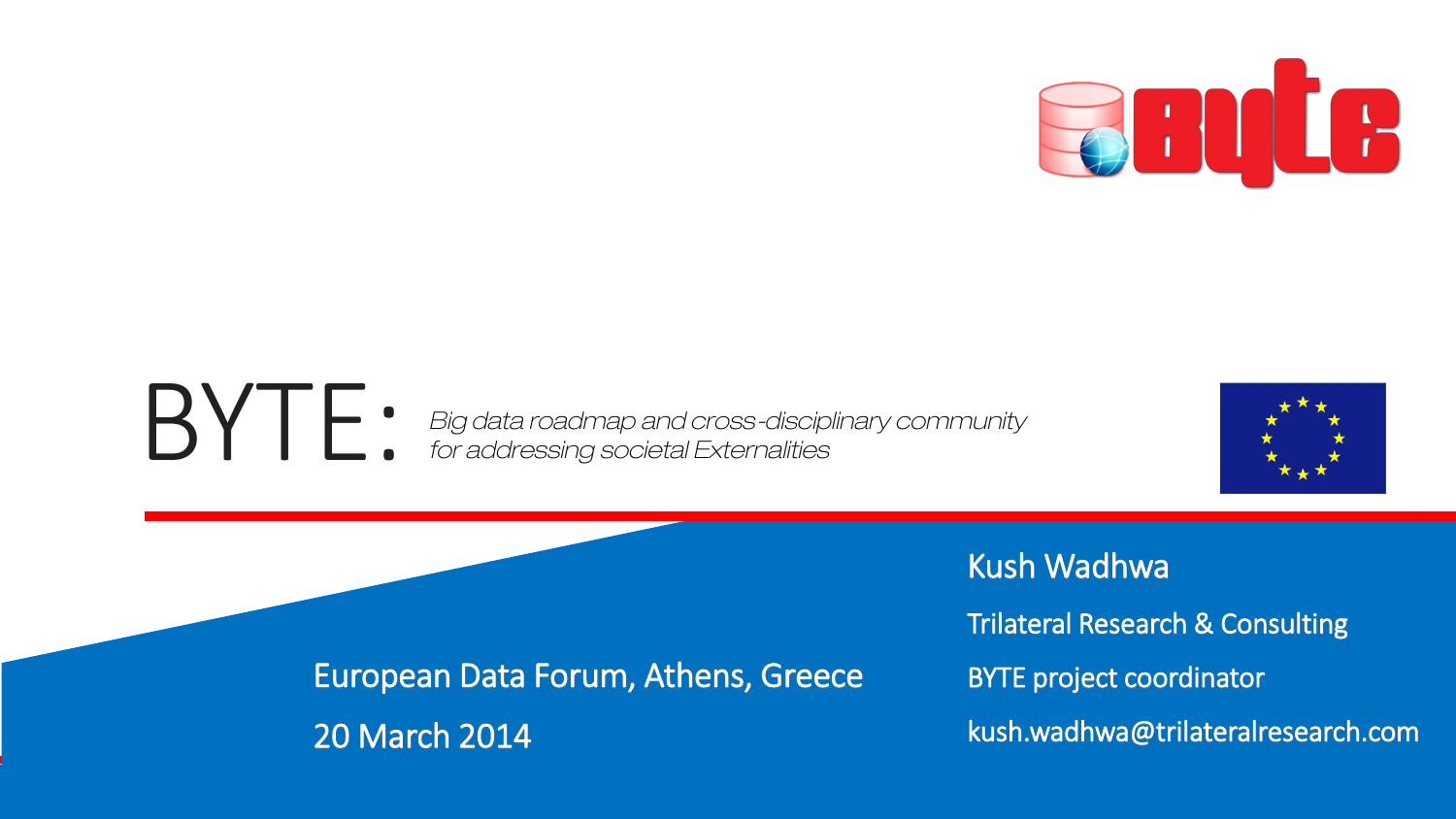# Engage!

"I have noticed even people who claim everything is predestined, and that we can do nothing to change it, look before they cross the road."

 $\approx$ **Stephen Hawking** 





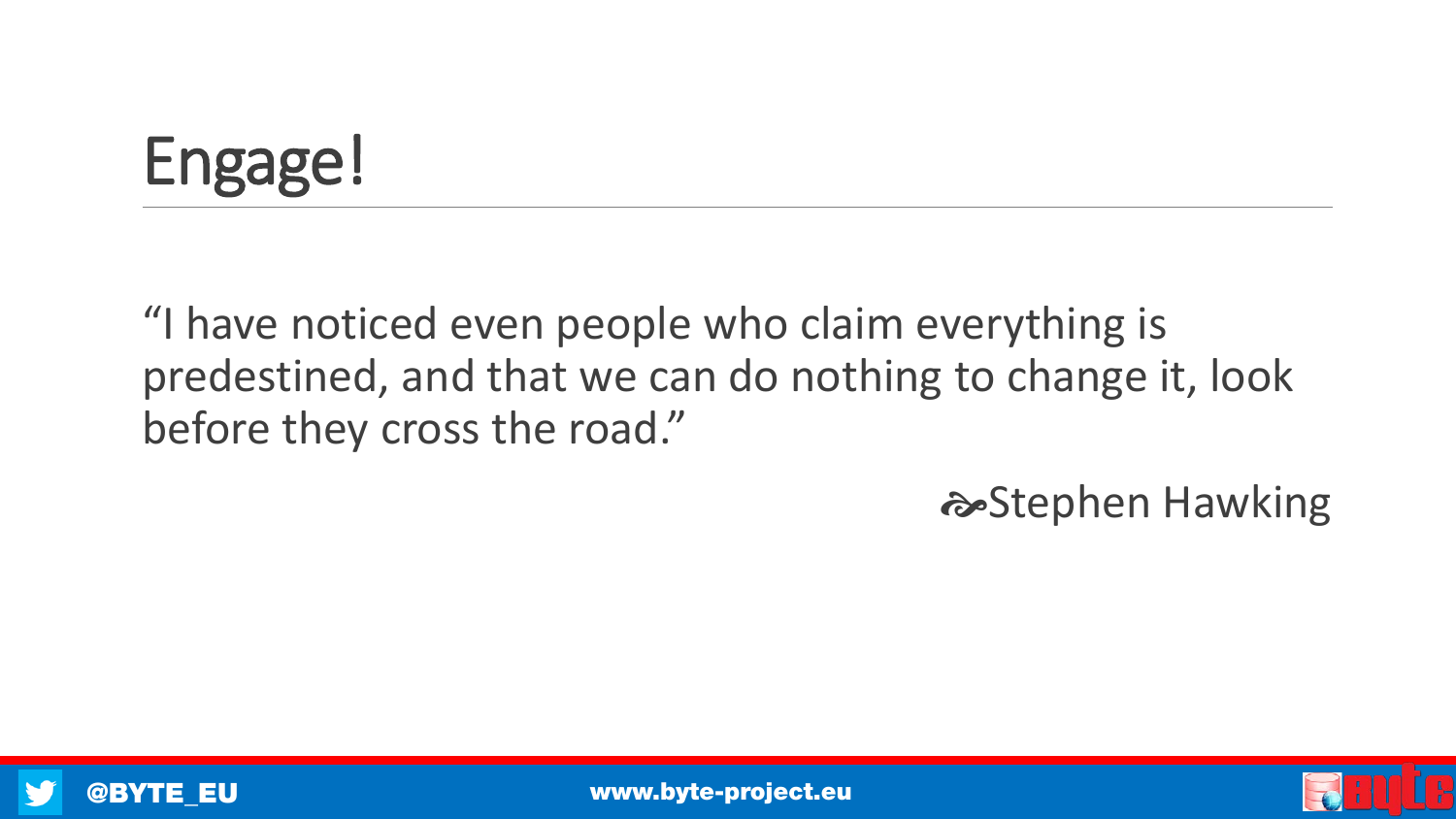## Big Data/Open Data/Open Access: Trifecta of Innovation Opportunity





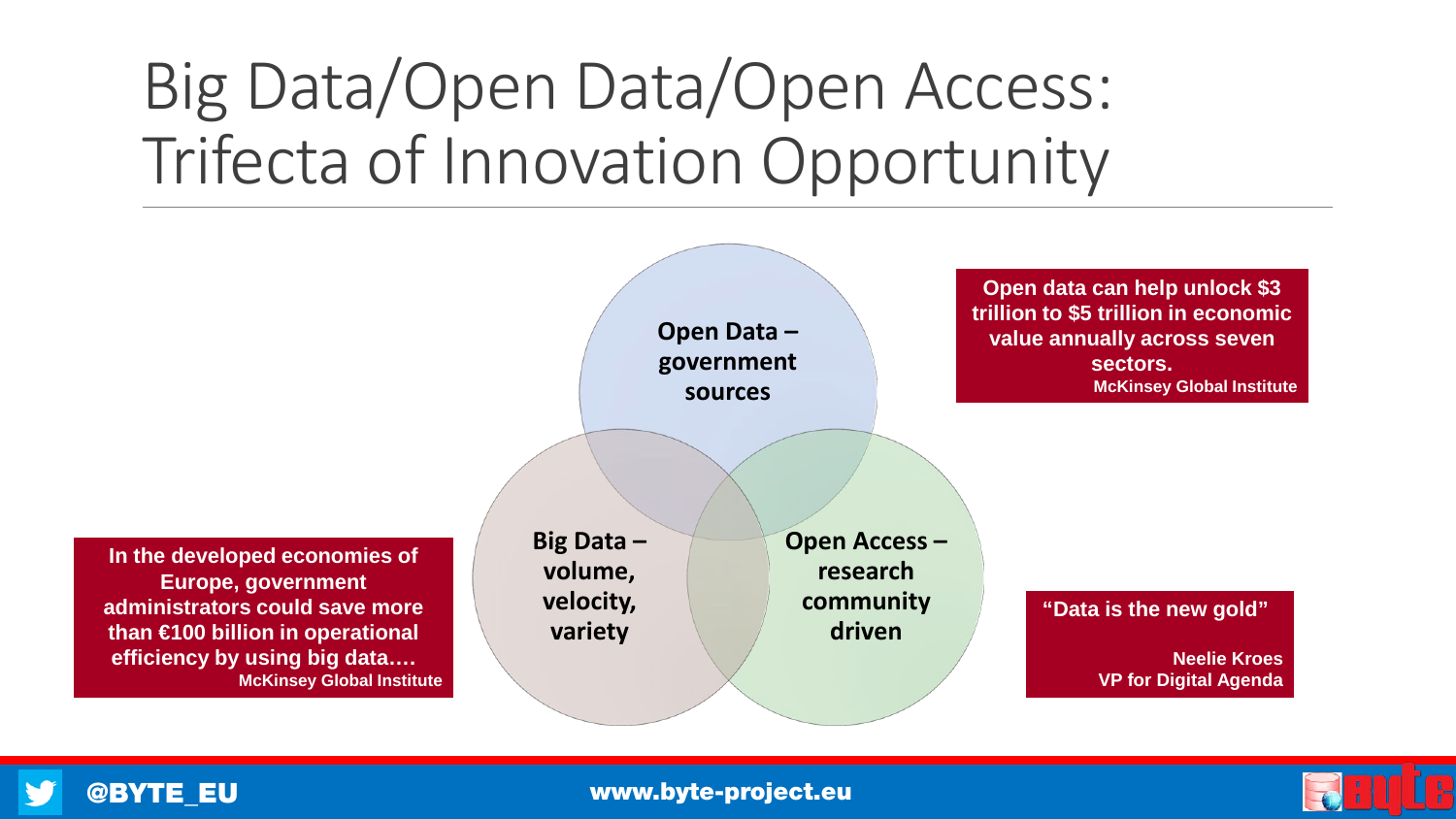

# Project details: BYTE

- •Big data roadmap and cross-disciplinarY community for addressing socieTal Externalities (BYTE) project
- •March 2014 Feb 2017; 36 months
- Funded by DG-CNCT: €2.25 million (Grant agreement no: 619551)
- 11 Partners
- 10 Countries



 $\widetilde{\mathbf{T}}$ UDelft  $\overset{\text{Deiff}}{\text{Theorem 1}}$ 





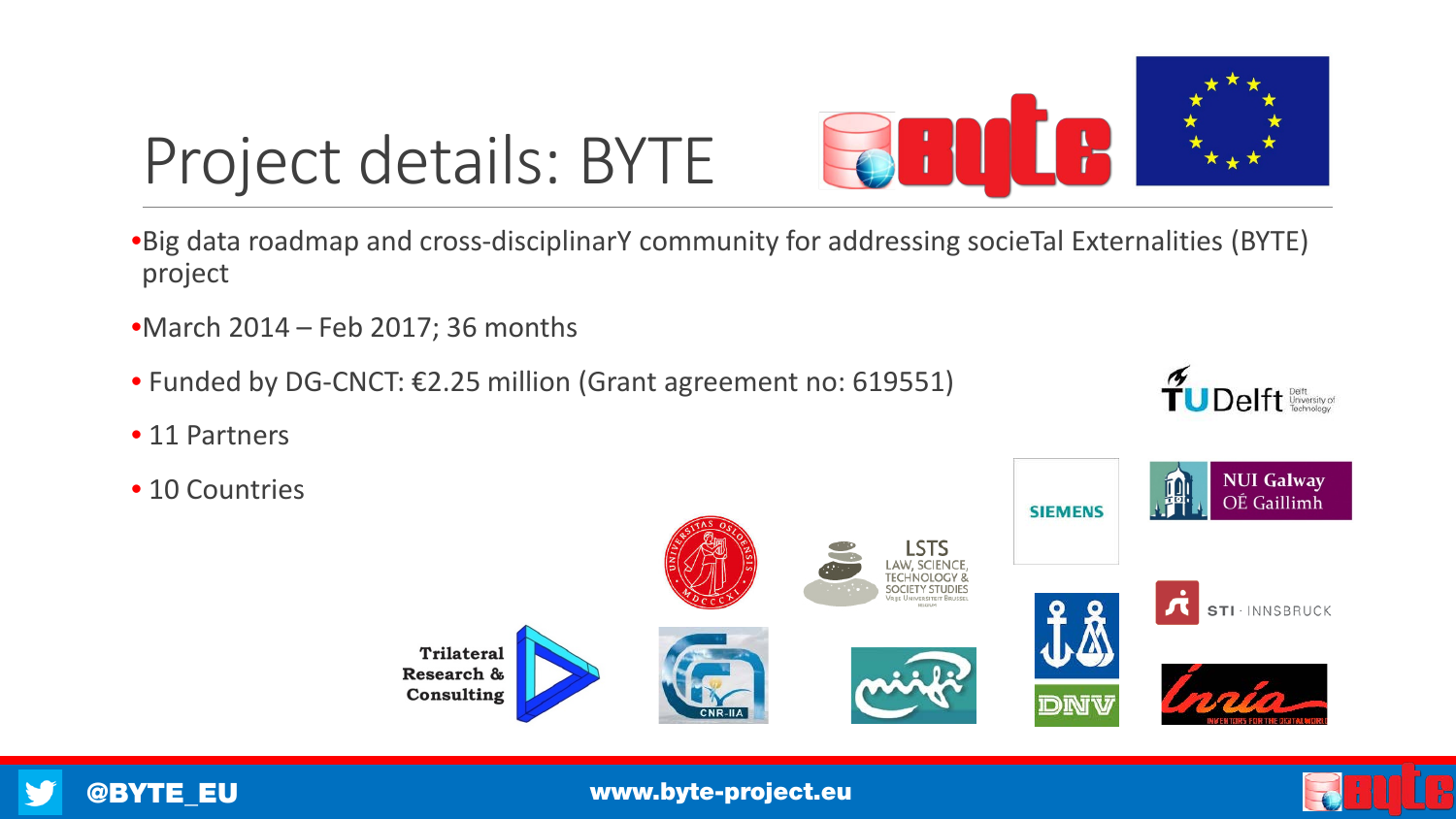## Big data concerns: externalities

- The effects of a decision by stakeholders (e.g., governments, industry, scientists, policy-makers) that have an impact on a third party (especially members of the public).
- May be positive or negative

| <b>Economic</b>                                                                                                             | Legal                                                                                                                 | <b>Social &amp; Ethical</b>                                                                                                         | Political                                                                                                    |
|-----------------------------------------------------------------------------------------------------------------------------|-----------------------------------------------------------------------------------------------------------------------|-------------------------------------------------------------------------------------------------------------------------------------|--------------------------------------------------------------------------------------------------------------|
| • Boost to the<br>economy<br>• Innovation<br>• Increase efficiency<br>• Smaller actors left<br>behind<br>• Shrink economies | • Privacy<br>• Data protection<br>• Data ownership<br>• Copyright<br>• Risks associated with<br>inclusion & exclusion | • Transparency<br>• Discrimination<br>• Methodological<br>difficulties<br>• Spurious<br>relationships<br>• Consumer<br>manipulation | • Reliance on US<br>services<br>• Services have<br>become utilities<br>• Legal issues become<br>trade issues |



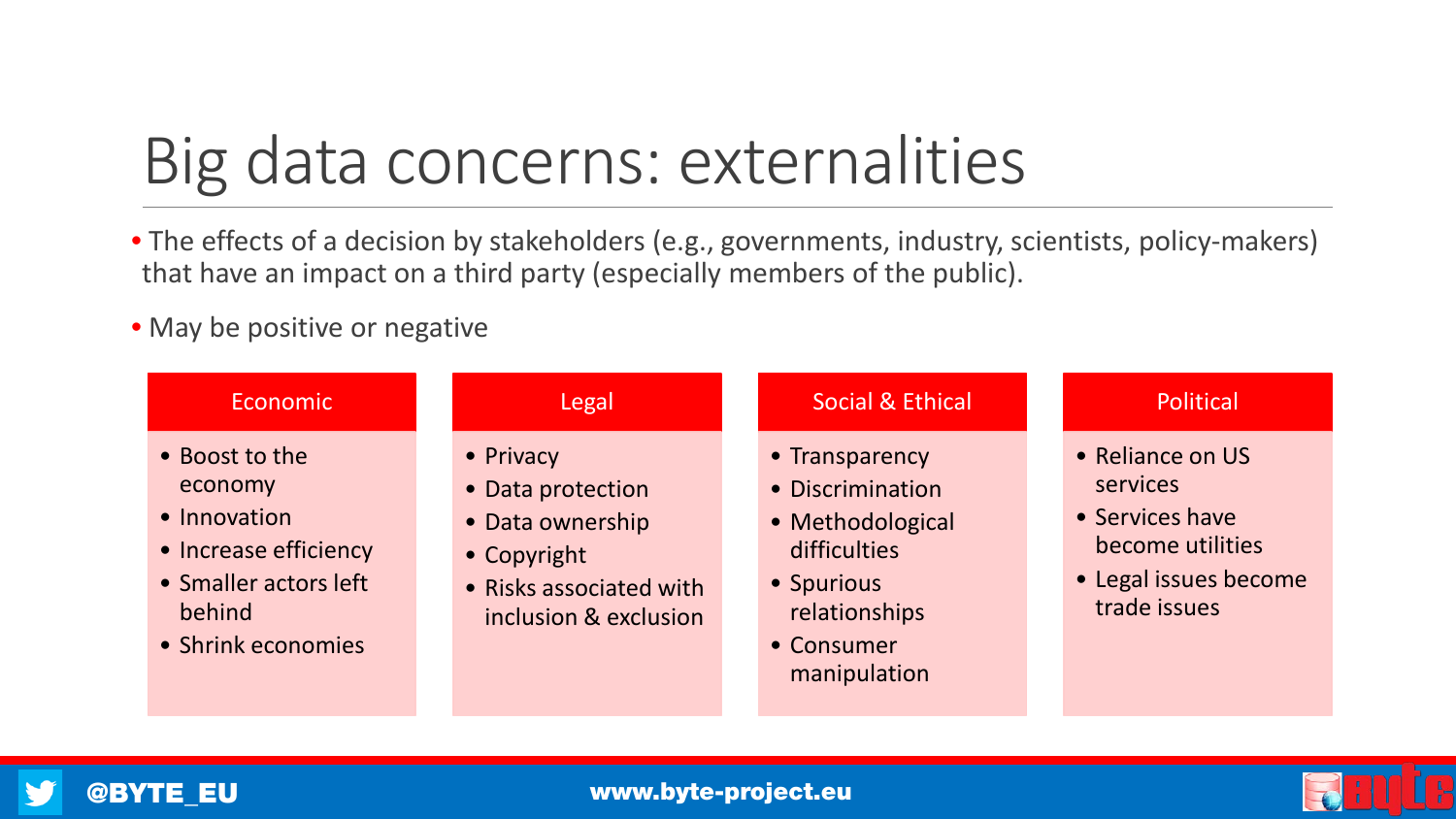## Case studies: a sectoral approach





### Cultural Data

• The European Library



## Health

•GOSgene Initiative, University College London





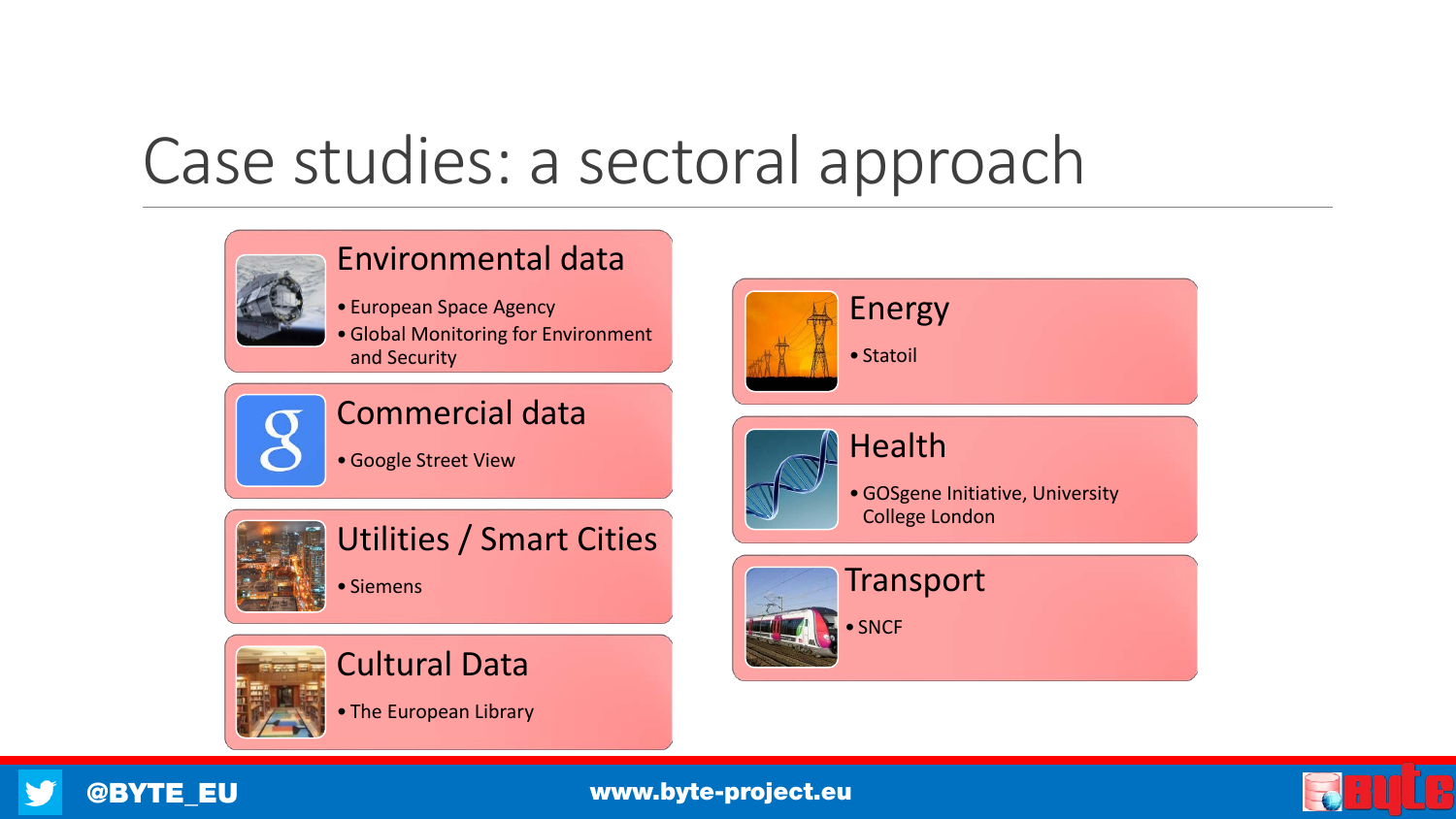## Key outcomes

•Define research efforts and policy measures necessary for responsible participation in the big data economy

•Vision for Big Data for Europe for 2020, incorporating externalities

- Amplify positive externalities
- Diminish negative ones
- •Roadmap
	- Research Roadmap
	- Policy Roadmap
- •Formation of a Big Data community
	- Implement the roadmap
	- Sustainability plan

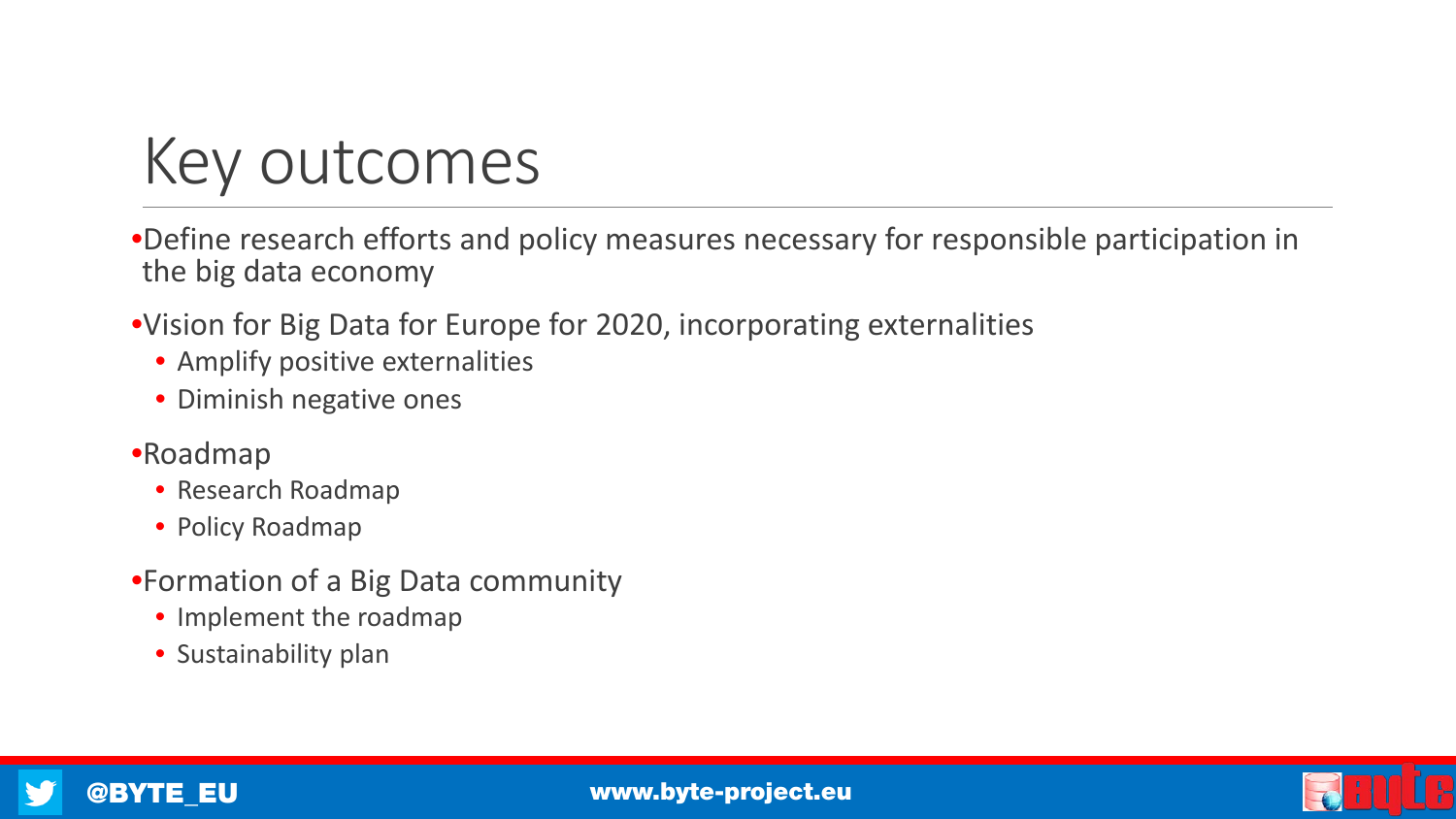## JOIN THE BIG DATA COMMUNITY

Sign up to the BYTE mailing list MailChimp

◦ [kush.wadhwa@trilateralresearch.com](mailto:kush.wadhwa@trilateralresearch.com)

Check out our website ◦ <http://www.byte-project.eu/>

First Workshop: o 11-12 September 2014, Lyon Follow us on Twitter